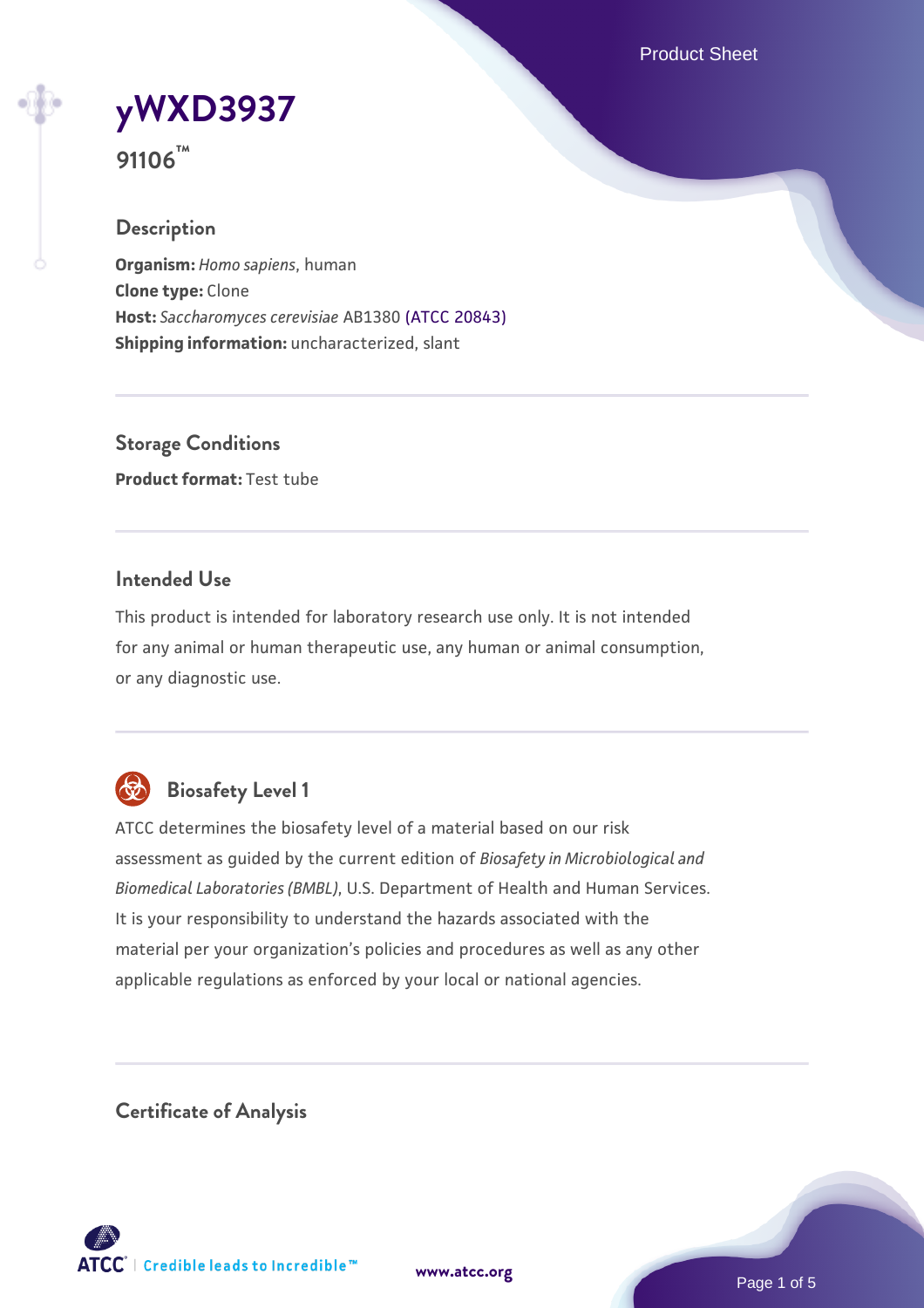## **[yWXD3937](https://www.atcc.org/products/91106)** Product Sheet **91106**

For batch-specific test results, refer to the applicable certificate of analysis that can be found at www.atcc.org.

## **Insert Information**

**Type of DNA:** genomic **Genome:** Homo sapiens **Chromosome:** X X pter-q27.3 **Gene name:** DNA Segment, single copy **Gene product:** DNA Segment, single copy [DXS5451] **Gene symbol:** DXS5451 **Contains complete coding sequence:** Unknown **Insert end:** EcoRI

### **Vector Information**

**Construct size (kb):** 20.0 **Intact vector size:** 11.454 **Vector name:** pYAC4 **Type of vector:** YAC **Host range:** *Saccharomyces cerevisiae*; *Escherichia coli* **Vector information:** other: telomere, 3548-4235 other: telomere, 6012-6699 Cross references: DNA Seq. Acc.: U01086 **Cloning sites:** EcoRI **Markers:** SUP4; HIS3; ampR; URA3; TRP1 **Replicon:** pMB1, 7186-7186; ARS1, 9632-10376

# **Growth Conditions**

**Medium:** 



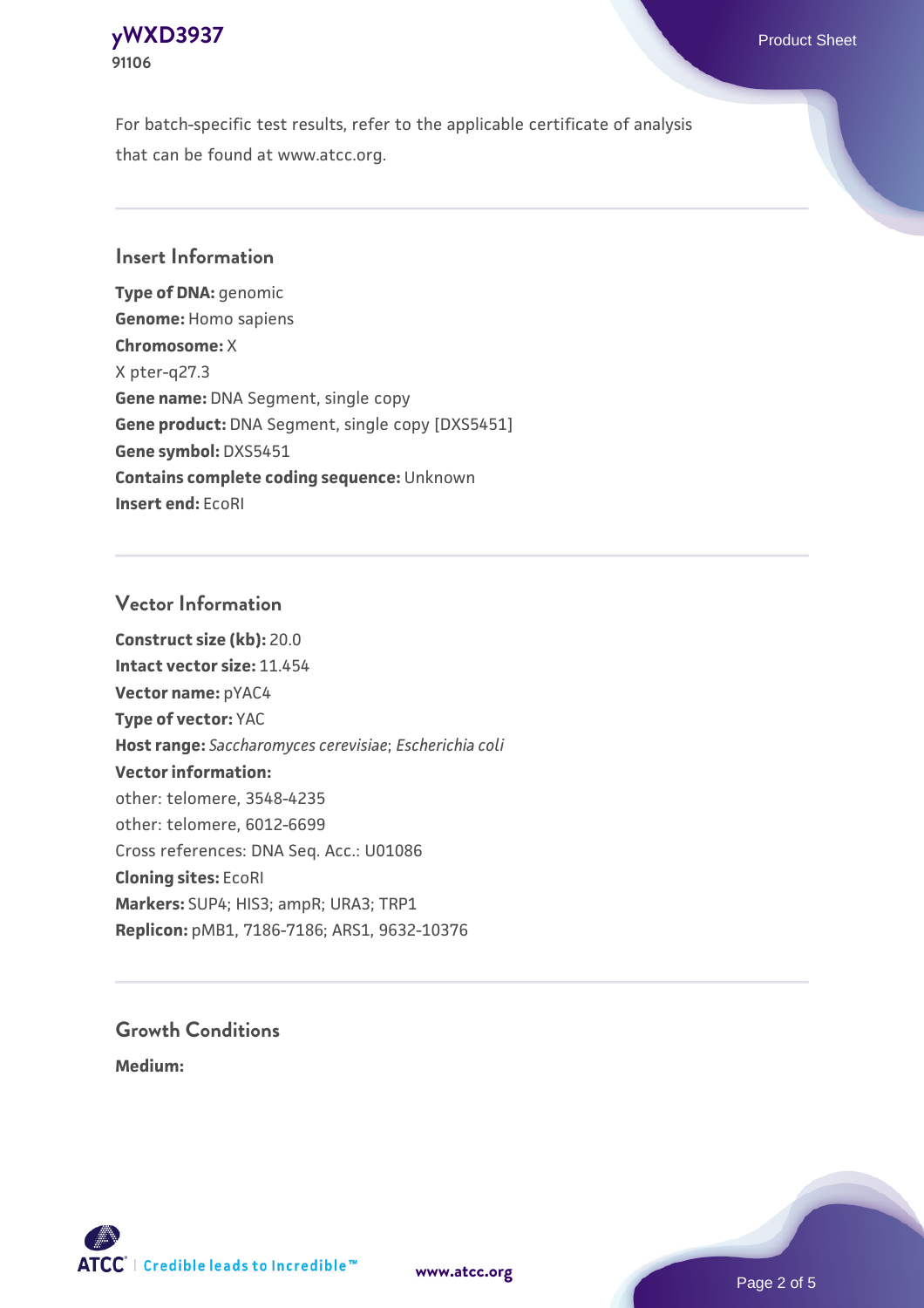**[yWXD3937](https://www.atcc.org/products/91106)** Product Sheet **91106**

[ATCC Medium 1245: YEPD](https://www.atcc.org/-/media/product-assets/documents/microbial-media-formulations/1/2/4/5/atcc-medium-1245.pdf?rev=705ca55d1b6f490a808a965d5c072196) **Temperature:** 30°C

#### **Notes**

More information may be available from ATCC (http://www.atcc.org or 703- 365-2620).

## **Material Citation**

If use of this material results in a scientific publication, please cite the material in the following manner: yWXD3937 (ATCC 91106)

### **References**

References and other information relating to this material are available at www.atcc.org.

#### **Warranty**

The product is provided 'AS IS' and the viability of ATCC® products is warranted for 30 days from the date of shipment, provided that the customer has stored and handled the product according to the information included on the product information sheet, website, and Certificate of Analysis. For living cultures, ATCC lists the media formulation and reagents that have been found to be effective for the product. While other unspecified media and reagents may also produce satisfactory results, a change in the ATCC and/or depositor-recommended protocols may affect the recovery, growth, and/or function of the product. If an alternative medium formulation or reagent is used, the ATCC warranty for viability is no longer

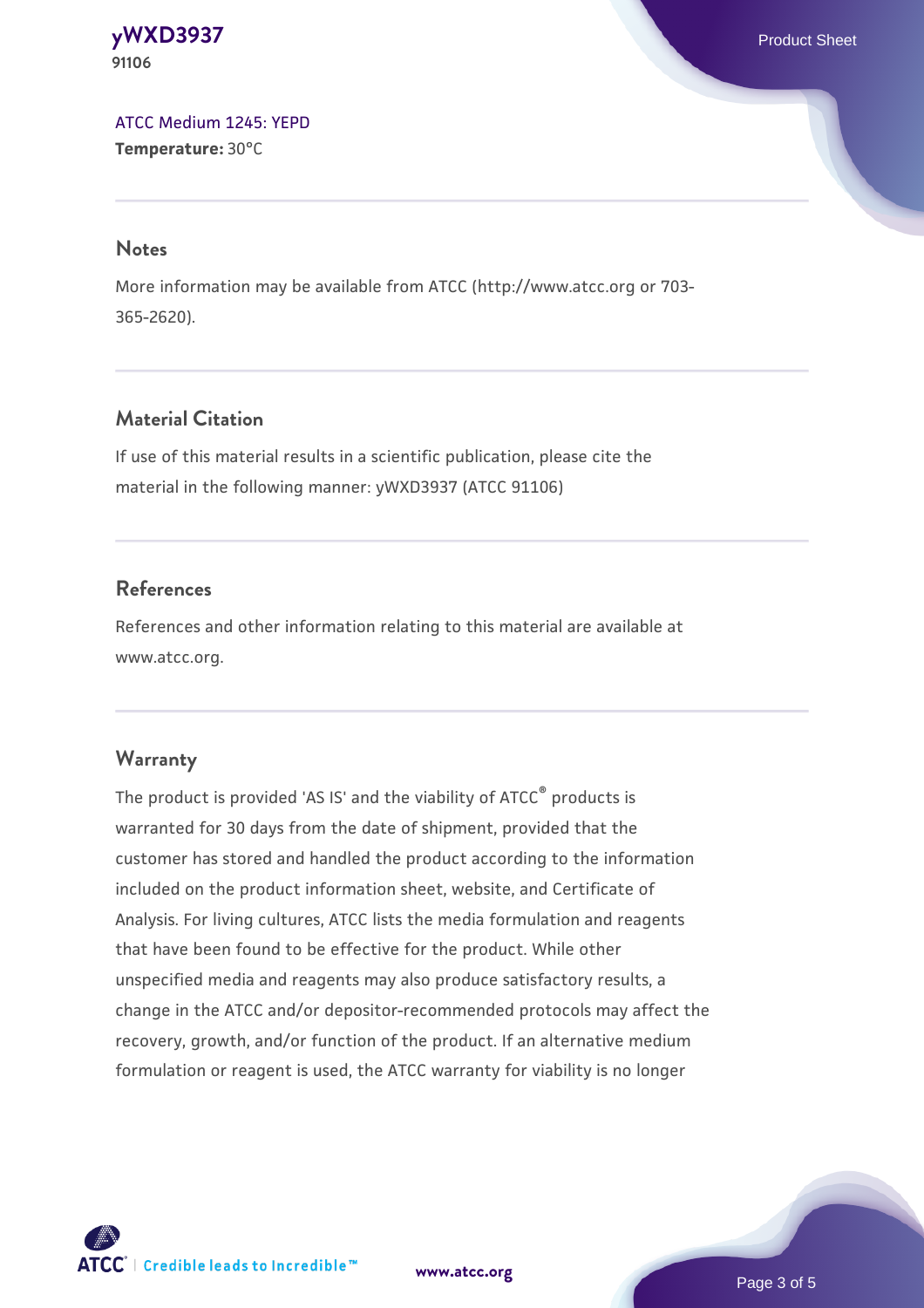**[yWXD3937](https://www.atcc.org/products/91106)** Product Sheet **91106**

valid. Except as expressly set forth herein, no other warranties of any kind are provided, express or implied, including, but not limited to, any implied warranties of merchantability, fitness for a particular purpose, manufacture according to cGMP standards, typicality, safety, accuracy, and/or noninfringement.

#### **Disclaimers**

This product is intended for laboratory research use only. It is not intended for any animal or human therapeutic use, any human or animal consumption, or any diagnostic use. Any proposed commercial use is prohibited without a license from ATCC.

While ATCC uses reasonable efforts to include accurate and up-to-date information on this product sheet, ATCC makes no warranties or representations as to its accuracy. Citations from scientific literature and patents are provided for informational purposes only. ATCC does not warrant that such information has been confirmed to be accurate or complete and the customer bears the sole responsibility of confirming the accuracy and completeness of any such information.

This product is sent on the condition that the customer is responsible for and assumes all risk and responsibility in connection with the receipt, handling, storage, disposal, and use of the ATCC product including without limitation taking all appropriate safety and handling precautions to minimize health or environmental risk. As a condition of receiving the material, the customer agrees that any activity undertaken with the ATCC product and any progeny or modifications will be conducted in compliance with all applicable laws, regulations, and guidelines. This product is provided 'AS IS' with no representations or warranties whatsoever except as expressly set forth herein and in no event shall ATCC, its parents, subsidiaries, directors, officers, agents, employees, assigns, successors, and affiliates be liable for indirect, special, incidental, or consequential damages of any kind in connection with or arising out of the customer's use of the product. While reasonable effort is made to ensure authenticity and reliability of materials on deposit, ATCC is not liable for damages arising from the misidentification or



**[www.atcc.org](http://www.atcc.org)**

Page 4 of 5